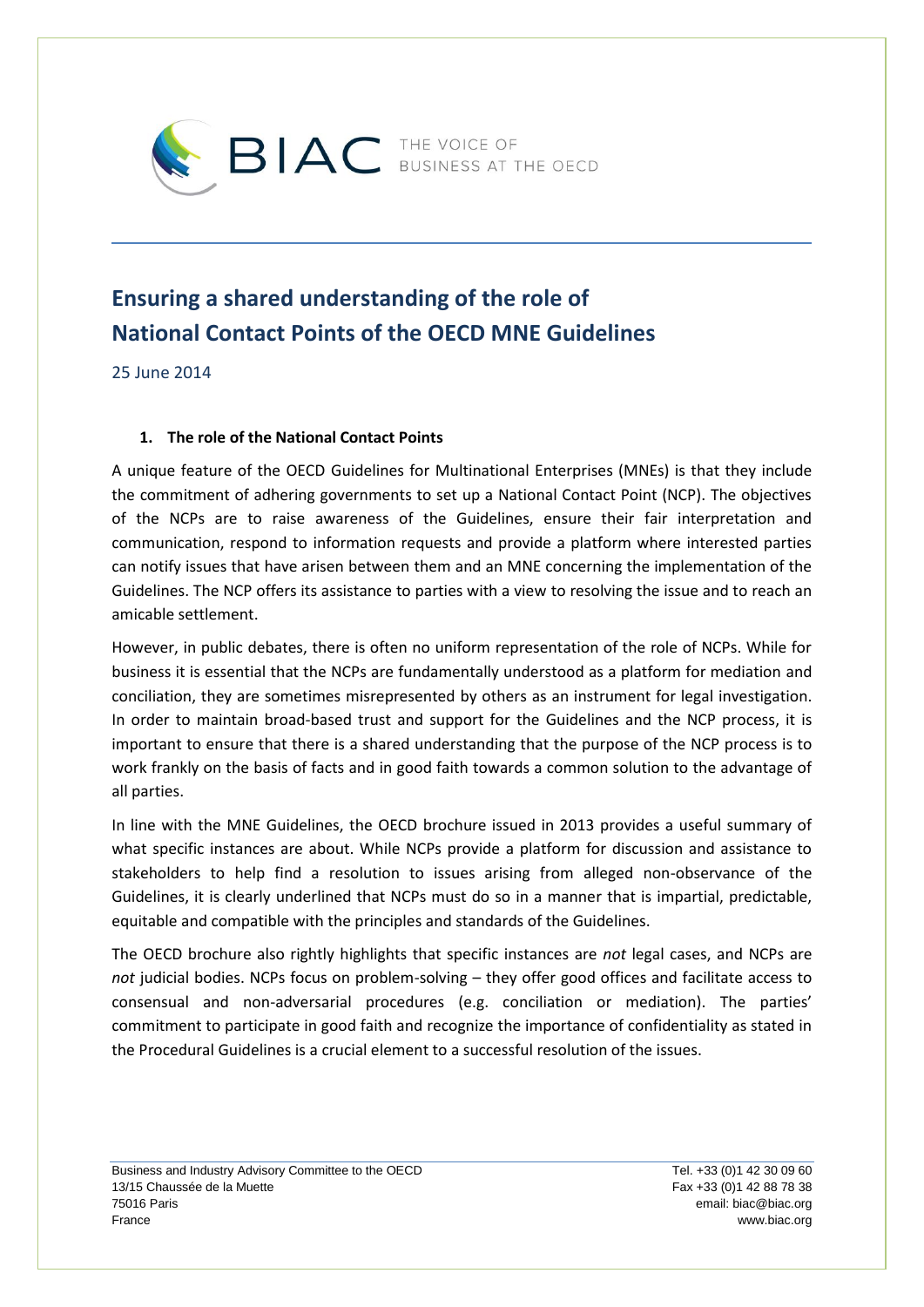## **2. Making the process work**

BIAC has previously underlined that in a number of cases the NCP process has led to a meaningful stakeholder dialogue and a solution of the disagreement. These positive examples highlight that when used correctly, the process can work in the interest of all parties involved. However, in other cases, the fundamental nature of the NCP procedure has been disregarded, thus complicating the mediation effort. To make the process work, we call upon the OECD to ensure that there is a clear and shared understanding among all stakeholders of what the process is and what it is not, thus helping to address some of the challenges that business has faced in a number of cases.

In particular, we believe that it is essential to underline the following:

- It is important to clearly recognize the specific nature of the Guidelines as voluntary principles and standards. Therefore the NCP mechanism should focus on facilitating a futureoriented solution through 'good offices' and mediation.
- The opening of an NCP procedure is sometimes perceived by the outside world as an indication that there is a problem with a company. This is a fundamental misconception of the procedure which threatens the success of the NCP instrument. Rather, a willingness to participate at the outset should be characterized as a willingness to address concerns headon and work together to find mutually agreeable paths forward.
- The fact that there continue to be examples where the start of an NCP procedure results in negative consequences for companies demonstrates that the nature of the NCP procedure is not well understood. This underlines the importance of accurate communication of the NCP procedure.
- OECD and NCPs should clearly underline that public campaigning during the NCP procedure is not compatible with the nature of the procedure and infringes the principle of good faith, which is an important element of the Guidelines. The sometimes inflated media campaigns are counter-productive in the mediation process. Public 'naming and shaming' is contrary to the nature of the NCP procedure.
- According to the Guidelines, NCPs will take appropriate steps to protect sensitive information and the interests of stakeholders involved. If the confidentiality is violated, the NCP should communicate this in an appropriate manner or even consider discontinuing the process. Confidentiality of the discussions and written materials provided must be maintained throughout the process during good offices. General rules and more specifically the confidentiality rules must not be violated by any of the parties.
- The initial substance or scope of the specific instance needs to be clear and maintained. On the one hand, a certain degree of flexibility should be possible, but on the other hand, changing or unreasonably extending the scope or introducing elements unrelated to the original notification must be avoided. New elements and additional conditions, for example, should not be introduced as a condition to continue the discussions, unless both parties agree on this.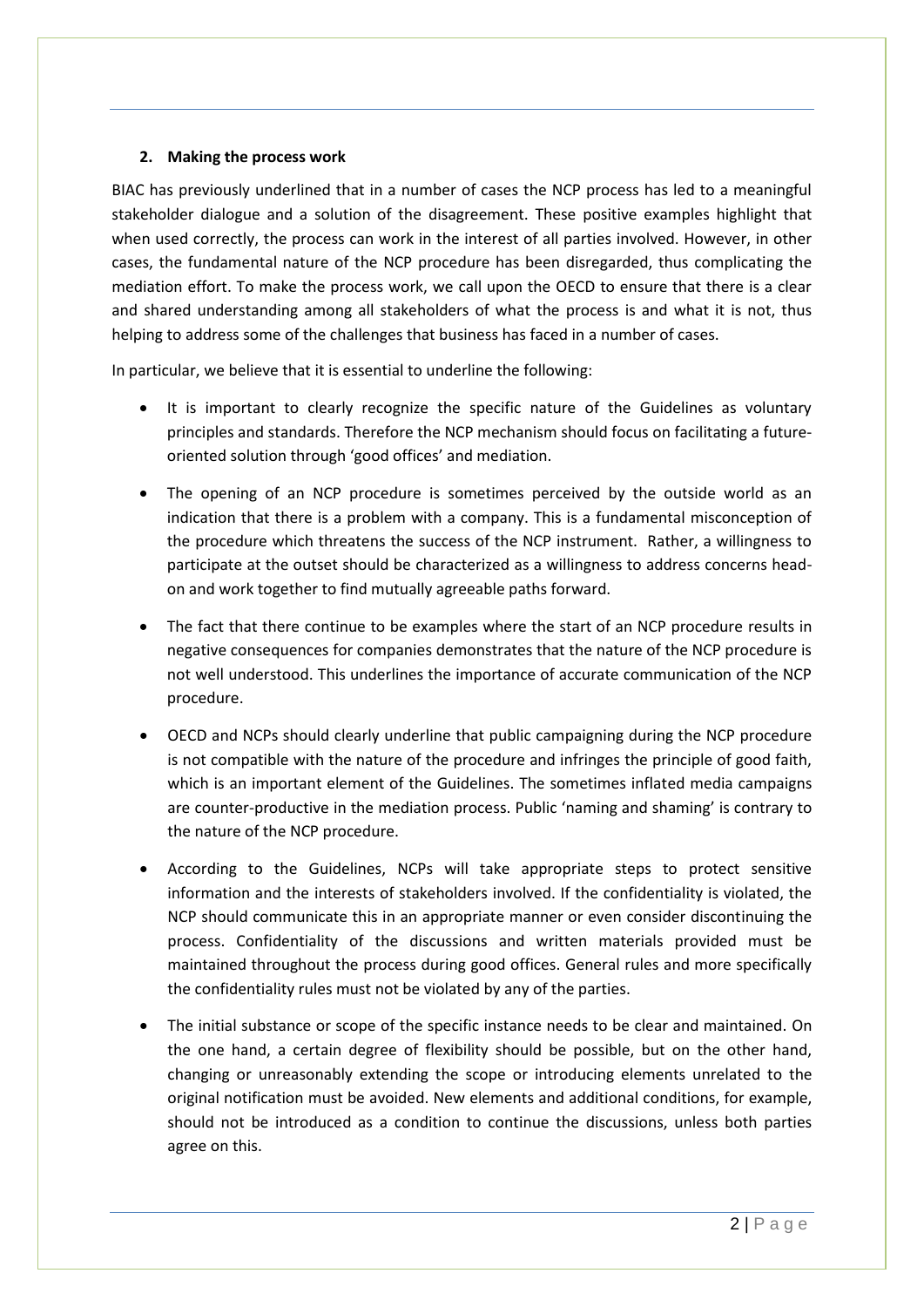- The Guidelines state that the complaint must be lodged in good faith. NCPs should clearly communicate at the outset of an instance that all parties must approach the process in good faith with a willingness to move towards mediation, dialogue and problem solving and with a view to work constructively towards a future-oriented solution that is in the interest of all parties involved. In making an initial assessment of whether the issue is raised merits further examination, the NCP has to determine whether the issue is 'bona fide'. Good faith is a precondition for the whole process and an essential element to build trust in the NCP procedure. The practical meaning should be further developed.
- NCPs should engage in a dialogue with notifiers and MNEs to create awareness, fair interpretation and a clear understanding of the character of the mediation process and should clearly express their views when they do not agree with the approach of the notifiers or MNEs. If untrue information is being spread, or a specific instance is being misused or made part of a campaign, the NCP must consider termination of the process in the initial assessment or at least encourage the issue to be rectified. Some NCPs have actually created the possibility for companies to file complaints concerning the improper behaviour of notifiers.
- We highly welcome and encourage additional focus on outreach and awareness raising activities. In our view the Guidelines are a comprehensive, pragmatic and concrete reference instrument to serve as a basis for a global level playing field. They are formulated in such a way that they can be accepted by all countries which participate in and benefit from world trade. BIAC would be pleased to work in close cooperation with NCPs, participate in related activities and establish contacts with our members, observers and third countries as appropriate.

## **3. A clear role for the OECD**

There are still wide differences in how NCPs conceive their precise role and how it is presented. A regular dialogue in OECD countries between the various stakeholders will promote the development of trust and a common understanding of the nature of the NCP procedure and its adaptation to the local specificities. This could include 'exit' interviews to ensure that lessons can be drawn from the NCP mediation procedures.

NCPs should be aware of their role in the public domain and should constantly take carefully into consideration that the way they communicate about specific instances can have substantive financial and reputational consequences for businesses. The OECD and NCPs should ensure that the NCP procedure is presented to the public at large as a mediation procedure.

BIAC sees a continued and important role for the OECD to clearly highlight the specific nature of the NCP procedure in its publications, outreach activities and at meetings organized with the participation of NCPs. We also encourage the OECD to approach third parties who misinterpret the nature of the NCP procedures, to explain the mediation character.